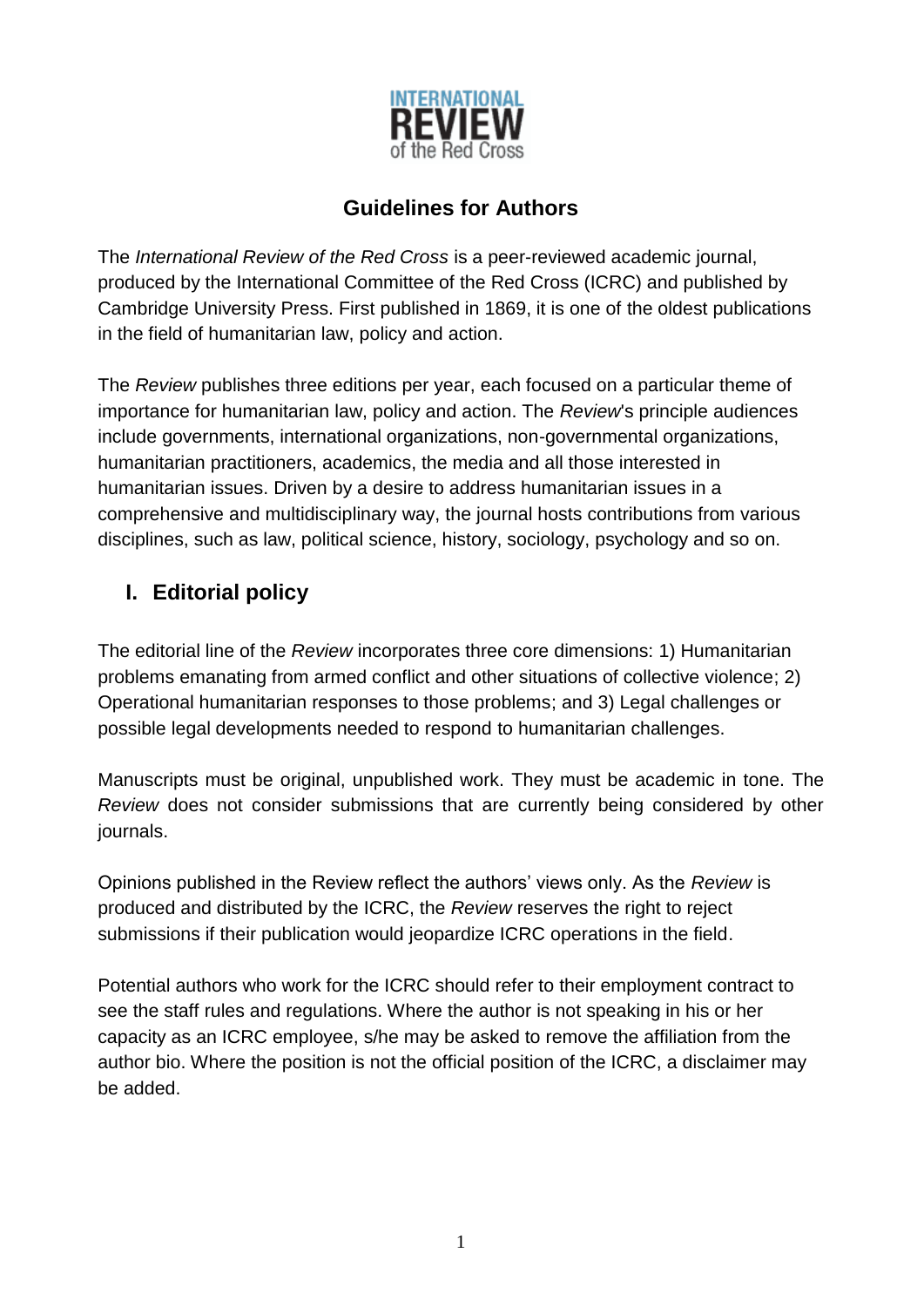All authors are expected to take note of and follow the journal's editorial policy. The editorial team reserves the right to reject a submission at any stage of the production process if it falls outside of its editorial line.

# **II. Revision and editing process**

The editorial team cannot guarantee publication of any submissions, be they solicited or spontaneous.

All submissions undergo an initial screening by the *Review*'s editorial team prior to peer review. Manuscripts that provisionally meet the requirements of the journal are sent to peer review. Manuscripts that do not provisionally meet the requirements are returned without review.

The *Review* uses a double-blind anonymous peer review process. Peer reviewers are identified based on their expertise and can be members of the journal's Editorial Board, ICRC staff, or external peer reviewers approached because of their specific expertise.

Based on the feedback of the peer reviewer(s), the editorial team evaluates the manuscript and notifies the author of one of the following possible outcomes: 1) Accept; 2) Accept with minor revisions; 3) Accept with major revisions; 4) Reject with invitation to resubmit; 5) Reject.

Once revised drafts of accepted manuscripts are received, the editorial team works with the author(s) to finalize the piece, consulting with the peer reviewer(s) for clarification where necessary. The manuscript is then sent to Cambridge University Press for copy editing and type setting.

# **III.How to treat editorial comments**

Once the author receives his or her draft article from the *Review* team with editing notes and comments, it is important that the author goes through these edits and comments as soon as practicable to send the revised draft back to the *Review* staff within the specified deadline.

**Changes:** It is important that all changes to the draft be implemented using the "track" changes" function, to enable the *Review* staff working on the article to easily identify the differences from the previous version.

**Areas of disagreement:** Should the author disagree with an edit or a comment and he or she does not wish to implement the change in the revised draft, the author should include a comment bubble giving, in one or two sentences, a brief reason for this disagreement and lack of implementation.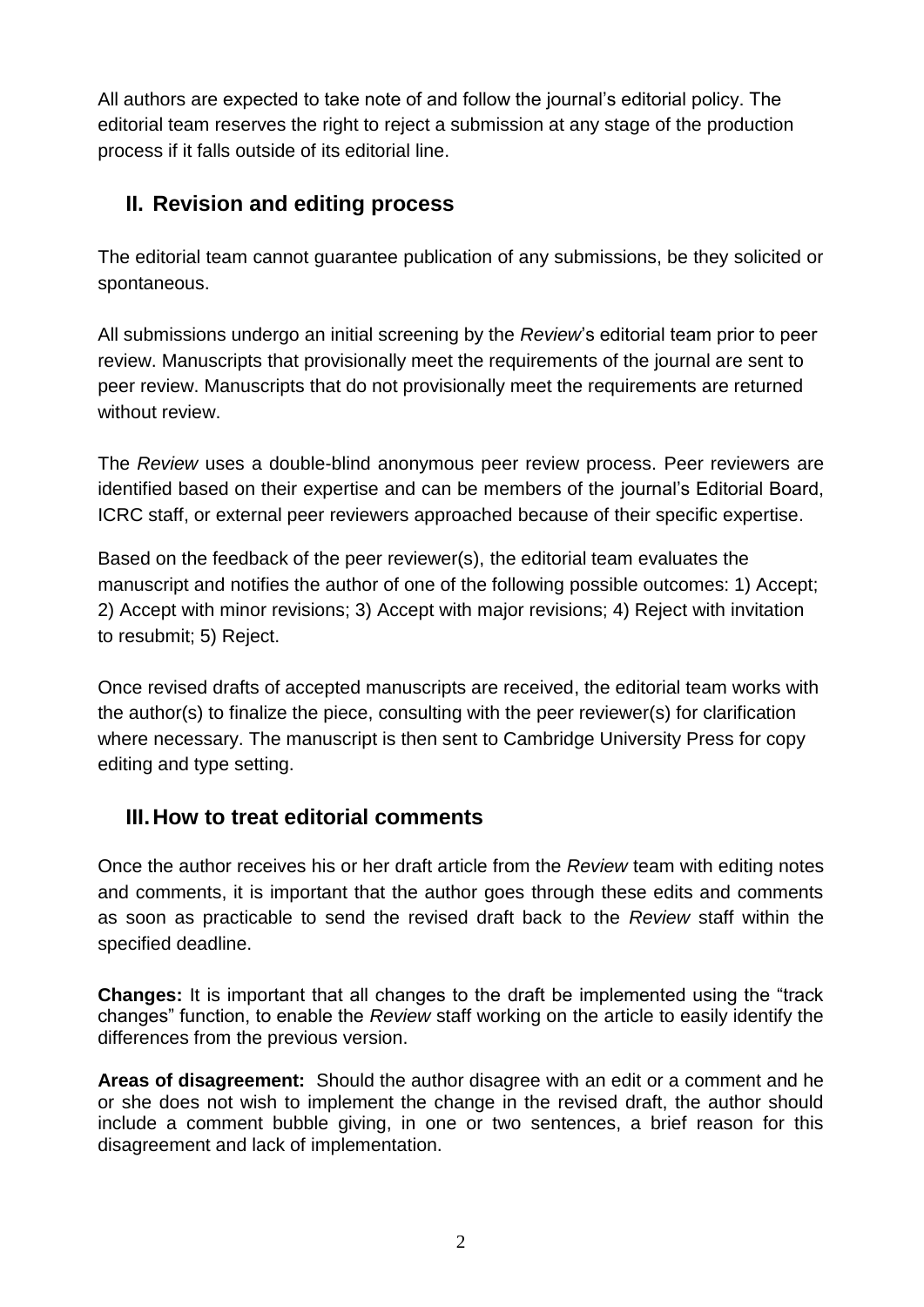# **IV.Formatting requirements**

Manuscripts should be submitted in Word format in 12 pt Times New Roman font with 1.5 line spacing (including for the footnotes).

- **Length:** Manuscripts submitted to the *Review* should be approximately 10,000 words, footnotes included.
- **Abstract:** All manuscripts should be accompanied by a short abstract (less than 100 words) summarizing the main content/argument of the article.
- **Keywords:** A few keywords should be identified for easy web search and referencing
- **Biography:** All manuscripts should be accompanied by a short biography (one or two sentences per author) describing the current function/affiliation of the author. You may want to add your email contact if you wish it to appear in the *Review*. This information will appear following the affiliation of the author, below the title of the article in the *Review.*
- **Highlighting:** No highlighting (bold, italics, underlined) should be used within the text body, except for italics for foreign language terms: e.g. *a limine*. Foreign organisations should not be set in italics.
- **Headings:** Please do not use more than 3 different levels of headings
	- o **Title Level 1**
	- $\circ$  Title Level 2
	- o *Title Level 3*
- **Spelling:** 
	- o Please use British English spelling (*labour,* not *labor*; *judgement*, not *judgment* (except in the case of legal judgments); but note *-ize*, not *-ise*).
	- o Please use the spellings found at www.oxforddictionaries.com (use the main spelling rather than any spelling listed as 'alternative').
- **Punctuation:** 
	- o Punctuation points should be followed by a single space.
	- o Double inverted commas should be used throughout. Single inverted commas should be reserved for quotations within quotations.
	- $\circ$  If the quotation forms a full sentence, the closing full stop should be inside the quotation mark.
	- o Quoted passages of more than about forty words should be indented, without quotation marks.
	- o Ellipses "…" should be used to indicate an omission of words within a quotation.
	- o The first word after a colon should always be lower case, except for subtitles in references.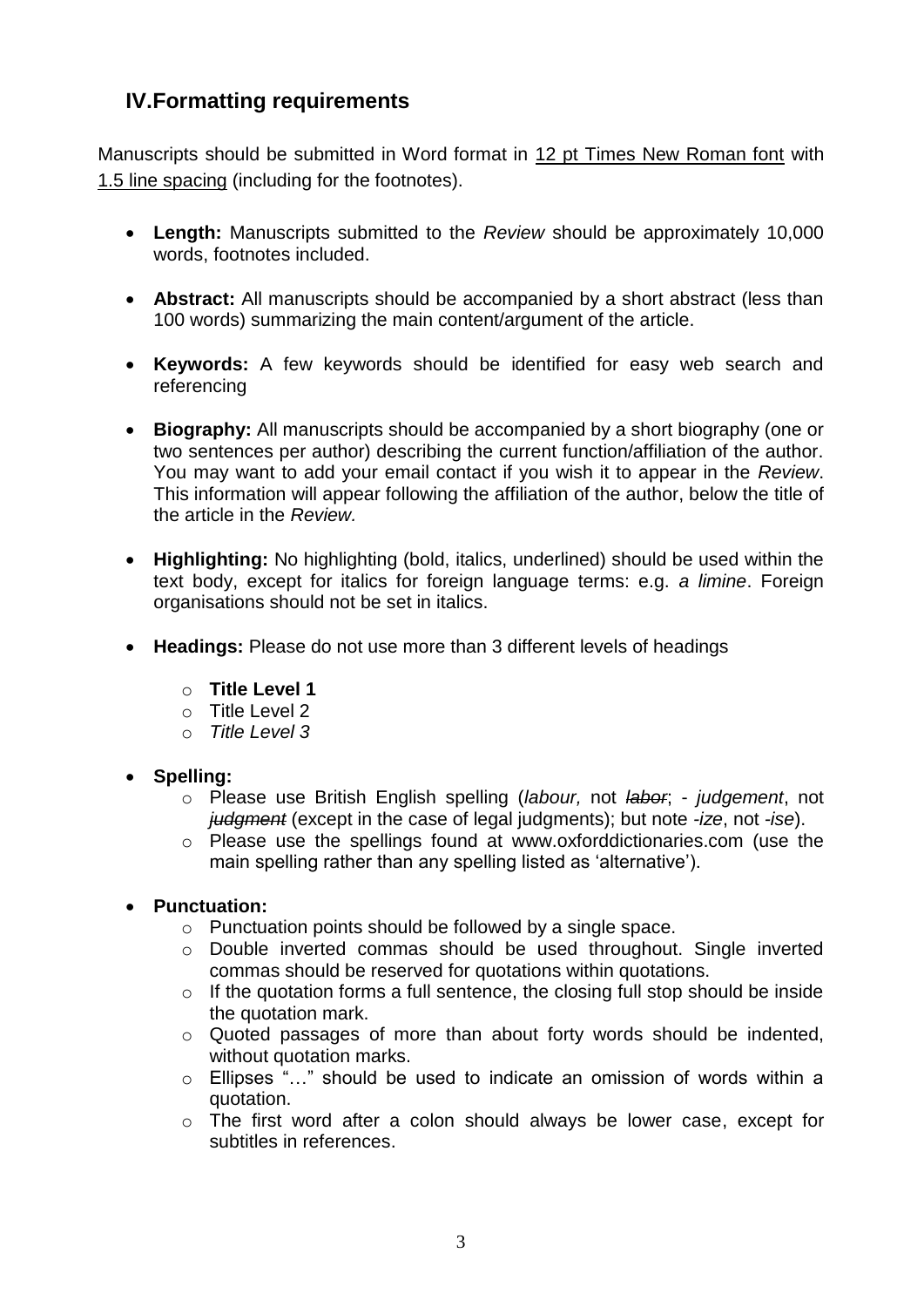- o Centuries should be referred to as follows: twentieth century. When used adjectivally they should be hyphenated (e.g. twentieth-century phenomenon).
- o Please do not use Oxford commas, unless it actually helps clarify the list of items.
- **Capitals:** Capitals should be used when
	- o A specific reference is intended (e.g. the Parliament)
	- o Please note:
		- "States" is always written with a capital S.
		- "States party to + name of the treaty", but "States Parties".
		- Occupying Power, Detaining Power, Protecting Power
		- Capitals for official titles when followed with the person's name (e.g.: "Minister of Health Joe Bloggs") but otherwise lower case (e.g. "The ICRC president met with the minister of health"). But Ministry of Health with capitals.

### • **Abbreviations:**

- o Abbreviations should be used as rarely as possible in the article, and only when indispensable (e.g. too frequent occurrence of otherwise complex expressions)
- o Abbreviations are generally followed by a full stop (Doc., Vol., No., Q.C.), except in the cases of acronyms (EU, USA, ECHR, UN) and after functions or titles (Mr and Dr, not Mr. and Dr.)
- o Abbreviations within footnotes and parentheses are permissible (e.g., etc., i.e., *ibid.).* Abbreviations of the Geneva Conventions and Protocols are also permissible after having spelt them out on first use (GC I/ GC II/etc./  $AP$   $| \dots$ ).
- o Please use (ed.) but (eds)
- **Dates:** Use the following style: 1 February 1989.
- **Numerals:** Numerals below 100 should be spelt out, except for ages, which should always been given in digits. Please note: 10,000, not 40.000. Percentages should always be given in figures (e.g. 7%).
- **Italics:** Case names and Latin expressions and abbreviations should be italicized (*habeas corpus, mens rea, prima facie, ultra vires, de facto, ibid.*)*.*
- **Tables, graphs, and maps:** should all have a brief descriptive title and a source.
- **Translations and emphasis:** Please indicate in a footnote, between brackets, when the translation is yours "(our translation)" or when you add an emphasis in a citation "(emphasis added)".
- **Internet References:**
	- o For references available on the internet please indicate "available at:" followed by the full website link.
	- o The first internet reference should indicate the date of the last visit for all subsequent references. *Example*: …, available at: [www.icrc.org/eng/resources/international-](http://www.icrc.org/eng/resources/international-review/index.jsp)

[review/index.jsp](http://www.icrc.org/eng/resources/international-review/index.jsp) (all internet references were accessed in March 2014).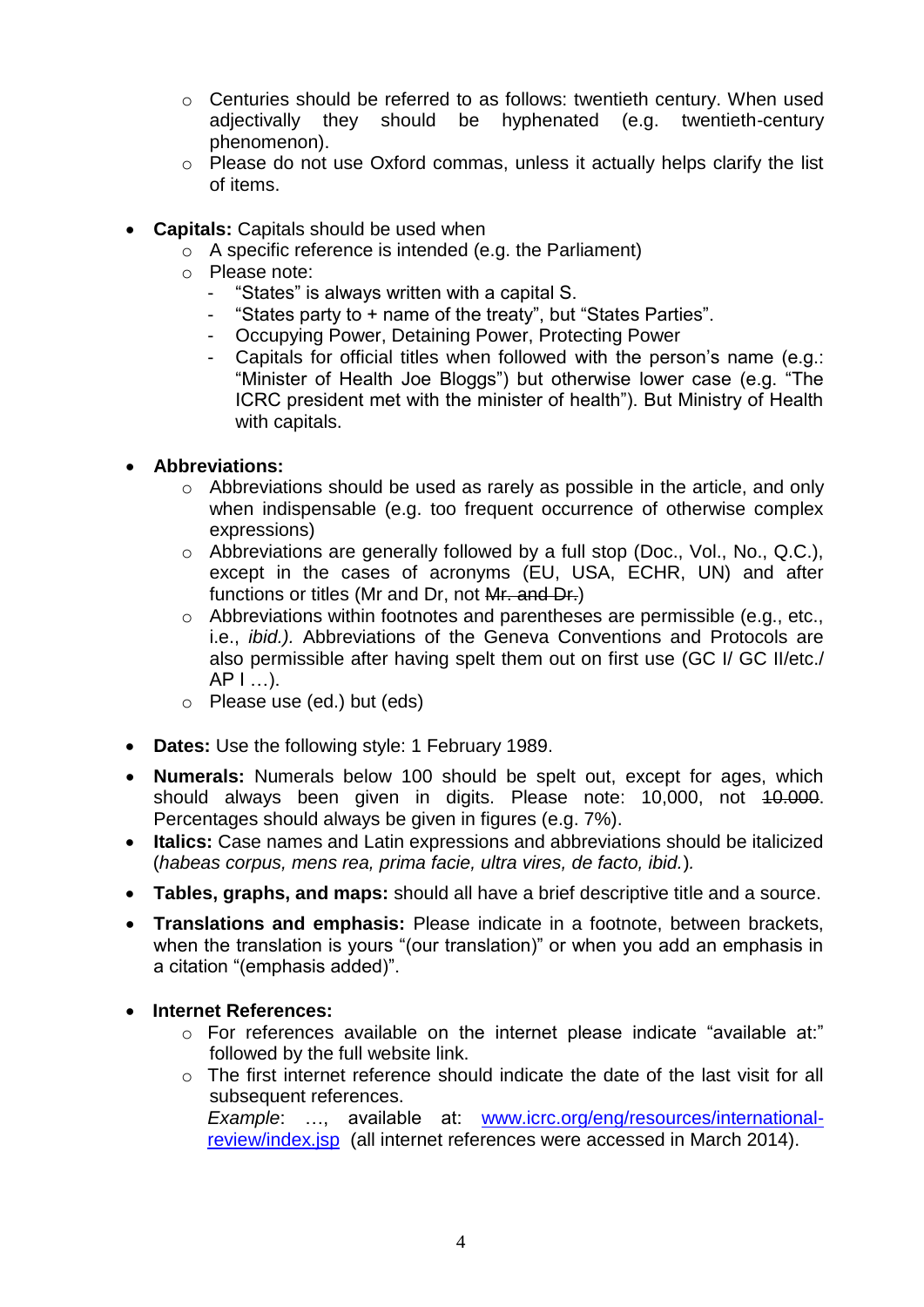# **V. Footnotes and referencing**

## **Literature**

### **Books with one or multiple authors:**

- Names and surnames of all authors (use *et al.* only if there are more than three authors).
- Title in italics, using headline case (initial caps) on all significant words. The subtitle should be separated from the title by a colon.
- Edition, Volume number (if applicable)
- Publisher, city, year
- Page number and/or paragraph number (if applicable): use "p." or "pp." for page(s) and "para." or "paras" for paragraph(s).
	- o Page ranges should be indicated as follows: pp. 34–35
	- $\circ$  Separate page citations within the same work: pp. 4 and 86.
	- o Please use ff*.* instead of *et seq.*. (pp. 5 ff*.*)

## *Examples:*

- Priscilla Hayner, *Unspeakable Truths: Confronting State Terror and Atrocity*, Routledge, London, 2001, p. 100.
- Marco Sassòli, Antoine A. Bouvier and Anne Quintin, *How Does Law Protect in War?*, 3rd ed., Vol. 1, ICRC, Geneva, 2011, p. 343.

### **Book chapters:**

- Names and surnames of all authors of the chapter
- Title between double inverted commas
- $\bullet$  'in'
- Names and surnames of all authors of the collective book, followed by (ed.)/(eds)
- Title of the collective book in italics
- Edition, Volume number (if applicable)
- Publisher (unless it is the same as the author), city (and initials of the US State if applicable), year
- Page number and/or paragraph number (if applicable): please indicate only the relevant page(s).

## *Example:*

Priscilla Hayner, "Fifteen Truth Commissions - 1974 to 1994: A Comparative Study", in Neil J. Kritz (ed.), *Transitional Justice: How Emerging Democracies Reckon with Former Regimes*, Vol. 1, United States Institute of Peace Press, Washington, DC, 1995, p. 229.

## **Journal Articles:**

- Names and surnames of all authors of the article
- Title between double inverted commas
- Name of the journal in italics
- Volume number, issue number, date, relevant page number and/or paragraph number (if applicable)
- When making a general citation to a whole essay or article rather than to any specific page, there is no need to include any page numbers in the citation;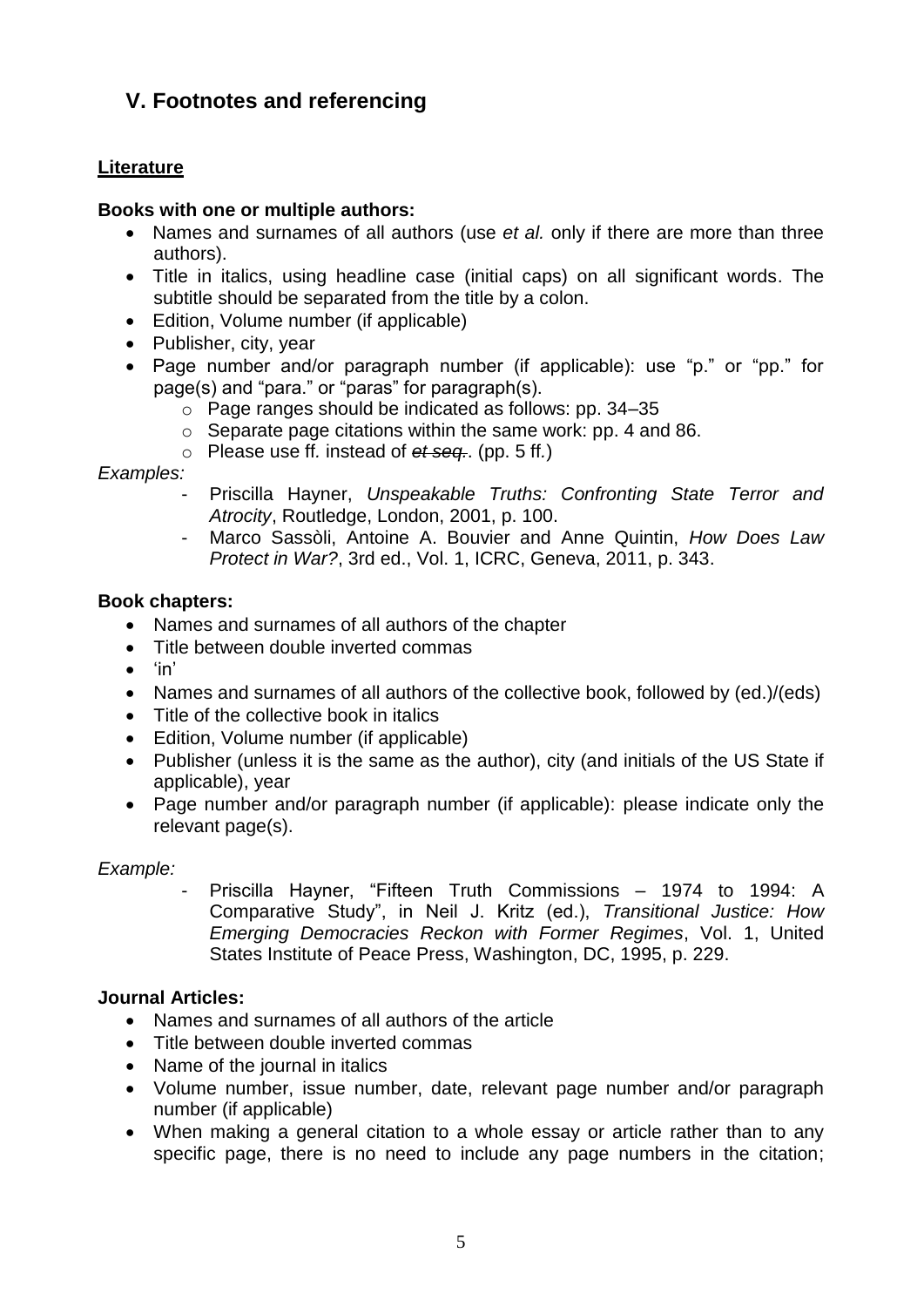please do not include the full page range (ie. the first and last page numbers) of the essay, or the first page number only.

## *Examples:*

- Tristan Ferraro, "Determining the Beginning and End of an Occupation Under International Humanitarian Law", *International Review of the Red Cross*, Vol. 94, No. 885, 2012, p. 133.
- Raoul Alfonsin, "'Never Again' in Argentina", *Journal of Democracy*, Vol. 4, No. 1, 2011.

## **Blog posts:**

- Names and surnames of all authors of the blog post
- Title between double inverted commas
- Name of the blog in italics
- Date of the blog post
- "available at:"
- Full website link

## *Example*:

Ian Scobbie, "Operationalising the Law of Armed Conflict for Dissident Forces in Libya", *EJIL: Talk! – Blog of the European Journal of International Law*, 31 August 2011, available at: [www.ejiltalk.org/operationalising-the-law-of-armed-conflict-for-dissident](http://www.ejiltalk.org/operationalising-the-law-of-armed-conflict-for-dissident-forces-in-libya/)[forces-in-libya/.](http://www.ejiltalk.org/operationalising-the-law-of-armed-conflict-for-dissident-forces-in-libya/)

# **NGO and Think-Tank Reports**:

If the document cannot be attributed to a specific author:

- Name of the NGO
- Title of the report in italics
- Publisher (unless it is the same as the author) and city
- Date
- Page number and/or paragraph number (if applicable)

# *Example:*

- Human Rights Watch, *Keeping the Momentum: One Year in the Life of the UN Human Rights Council*, Geneva, 22 September 2011.

If the document can be attributed to a specific author:

- Names and surnames of all authors
- Title of the report in italics
- Type of document, publisher and city (if applicable)
- Date
- Page number and/or paragraph number (if applicable)

*Example:* 

- Abby Stoddard, Adele Harmer and Victoria DiDomenico, *Providing Aid in Insecure Environments: 2009 Update. Trends in Violence Against Aid Workers and the Operational Response: Why Violent Attacks on Aid Workers Are on the Increase*, Humanitarian Policy Group Policy Brief No. 34, Overseas Development Institute, London, April 2009.

## **Newspapers:**

• Names and surnames of all authors of the article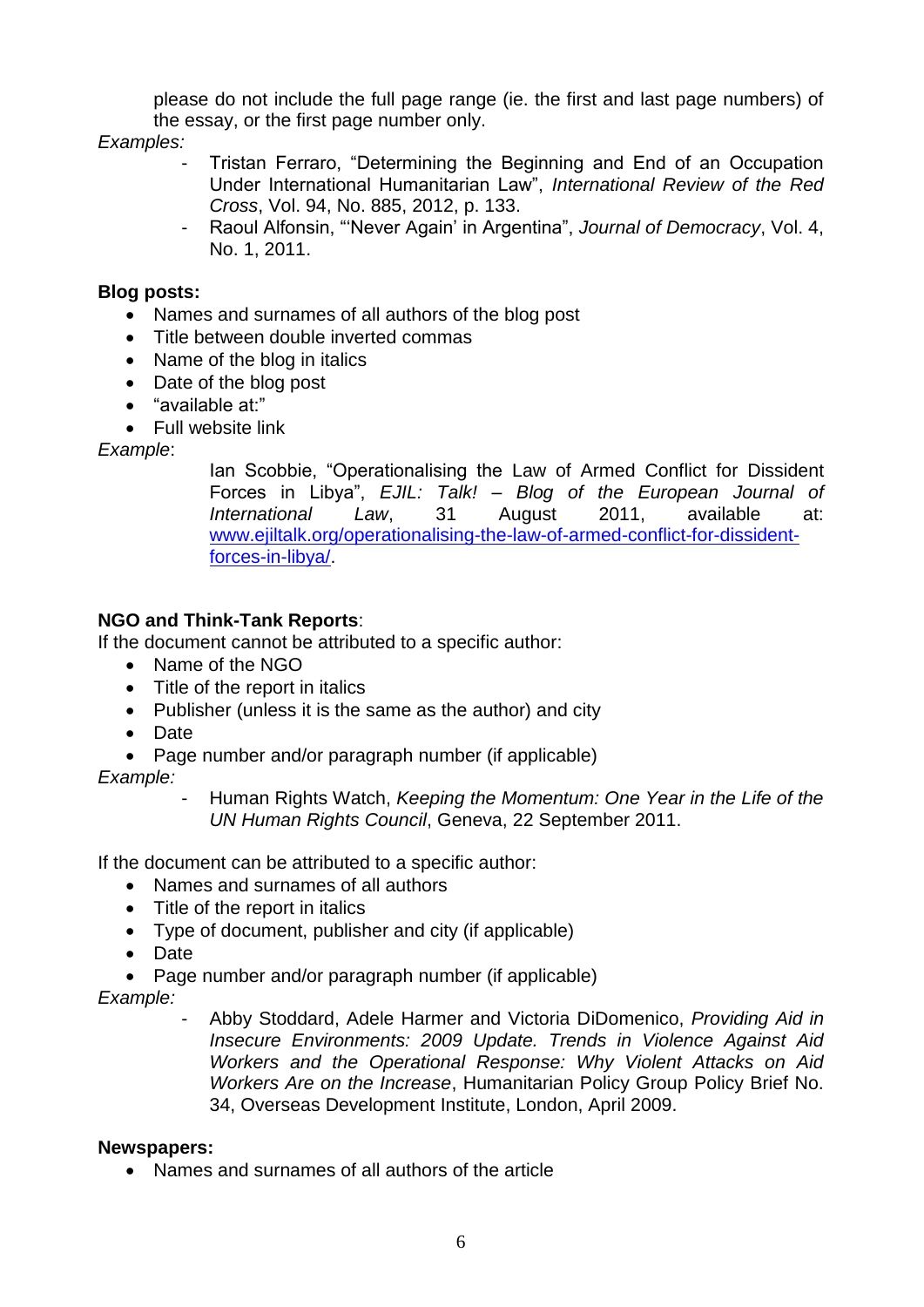- Title between double inverted commas
- Name of the newspaper in italics
- Date of the article
- Page number (if applicable)

*Example*:

- Henri E. Cauvin, "Angolan Rebels in Disarray without Leader", *New York Times*, 27 February 2002, p. 3.

# **Personally conducted interviews:**

- Interview with Peter Maurer, ICRC President, Geneva, March 2013 (on file with author).
- Anonymous interview with government official, Colombia, September 2013 (on file with author).

# **Case law**

# **International case law:**

- Jurisdiction
- Full name of the case in italics
- Case number
- Stage of procedure
- *ICJ Reports* if applicable
- Date
- Page and/or paragraph number (if applicable)

*Example*:

- International Criminal Tribunal for Rwanda, *The Prosecutor* v. *Jean-Paul Akayesu*, Case No. ICTR-96-4-I, Judgment (Appeals Chamber), 1 June 2001, paras. 37–45.
- International Court of Justice, *Military and Paramilitary Activities in and against Nicaragua (Nicaragua* v. *United States of America)*, Judgment, *ICJ Reports 1986*, paras. 172–179.

## **National case law:**

Please follow as far as possible the format of the national tribunal in accordance with the following examples:

**Israel** 

HCJ, 769/02, *Public Committee Against Torture in Israel and Palestinian Society for the Protection of Human Rights and the Environment v. Israel and Others,* ILDC 597 (IL 2006), para. 40.

- Germany BGH (Federal Court of Justice), NJW 1992, p. 1672.

# **International Treaties**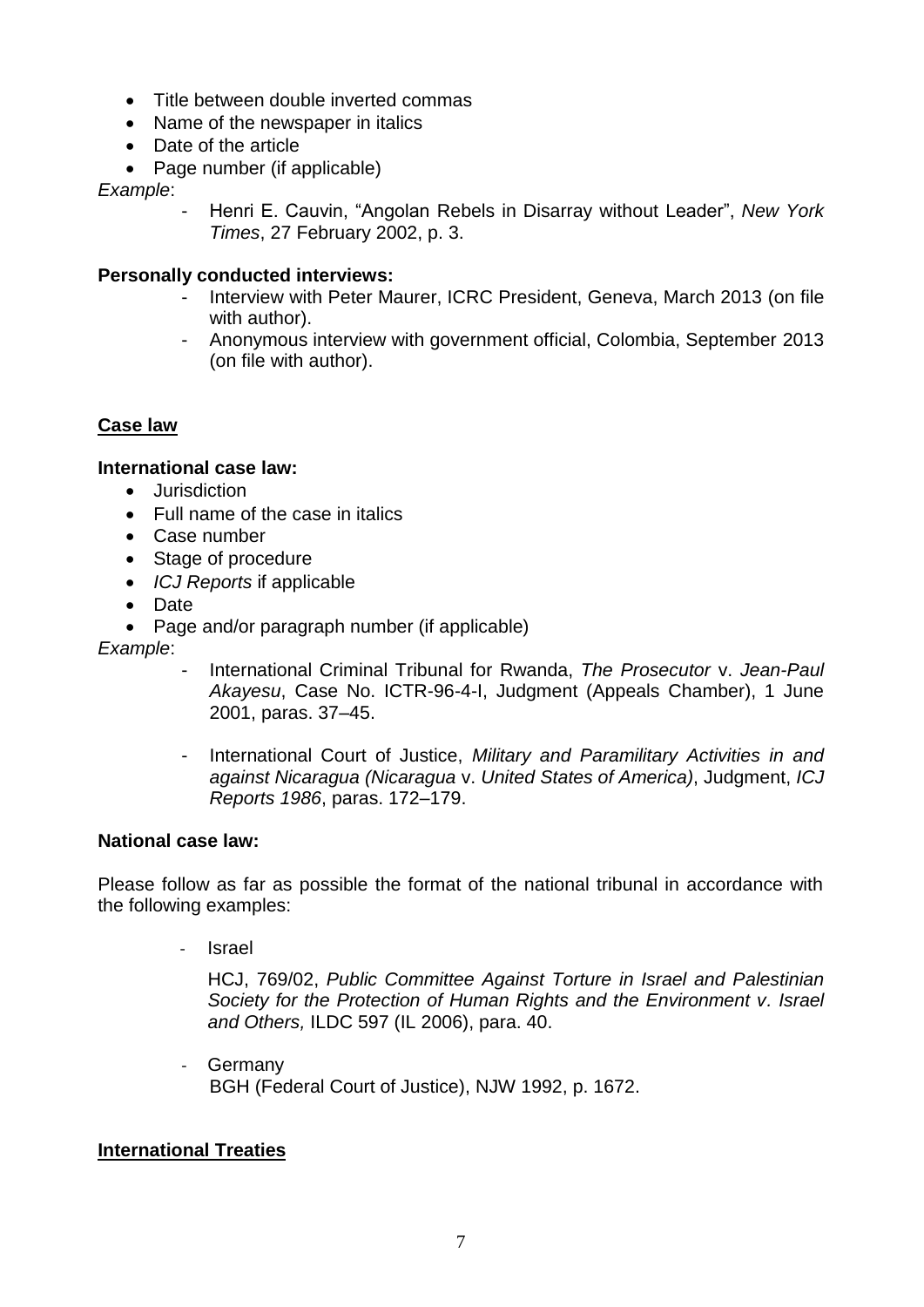### **International Conventions, Protocols:**

- Protocol Additional (I) to the Geneva Conventions of 12 August 1949, and Relating to the Protection of Victims of International Armed Conflicts, 1125 UNTS 3, 8 June 1977 (entered into force 7 December 1978), Art. 35(1).
- Geneva Convention (I) for the Amelioration of the Condition of the Wounded and Sick in Armed Forces in the Field of 12 August 1949, 75 UNTS 31 (entered into force 21 October 1950), Art. 47.
	- o "Article" in sentences but "Art." or "Arts" in references.
	- o "Article 3 common to the four Geneva Conventions" (subsequent references in the same text: "common Article 3") in the body of the text; "common Art. 3 to the GC" in references.

### **Statutes:**

- Rome Statute of the International Criminal Court, UN Doc. A/CONF.183/9, 17 July 1998 (entered into force 1 July 2002)

### **Miscellaneous**

### **UN or regional body Documents:**

Report of the Special Rapporteur on Extrajudicial, Summary or Arbitrary Executions, UN Doc. E/CN.4/2005/7, 22 December 2004, para. 45.

### **UN Resolutions:**

- UNGA Res. 2857 (XXVI), 20 December 1971
- UNSC Res. 181, 7 August 1963

#### **Commentaries:**

- Jean Pictet (ed.), *Commentary on the Geneva Conventions of 12 August 1949,* Vol. 3: *Geneva Convention relative to the Treatment of Prisoners of War*, ICRC, Geneva, 1960, p. 542.
- Yves Sandoz, Christophe Swinarski and Bruno Zimmermann (eds), *Commentary on the Additional Protocols,* ICRC, Geneva, 1987, p. 16

### **ICRC Customary Law Study:**

- Jean-Marie Henckaerts and Louise Doswald-Beck (eds), *Customary International Humanitarian Law*, Vol. 1: *Rules*, Cambridge University Press, Cambridge, 2005 (ICRC Customary Law Study).

### **Cross References**

Where there are subsequent references to the same work, use the initial of the name of the author, followed by his/her surname and by "above note 1, p. 4" and not "supra note 1, p.4".

*Example:* 

- T. Meron, above note 1, p. 4

If more than one work of the same author have previously been cited in the same note, use a short form of the title work to indicate which one it is. *Example:* 

- T. Meron, "The Humanization of International Law", above note 3, p. 4.